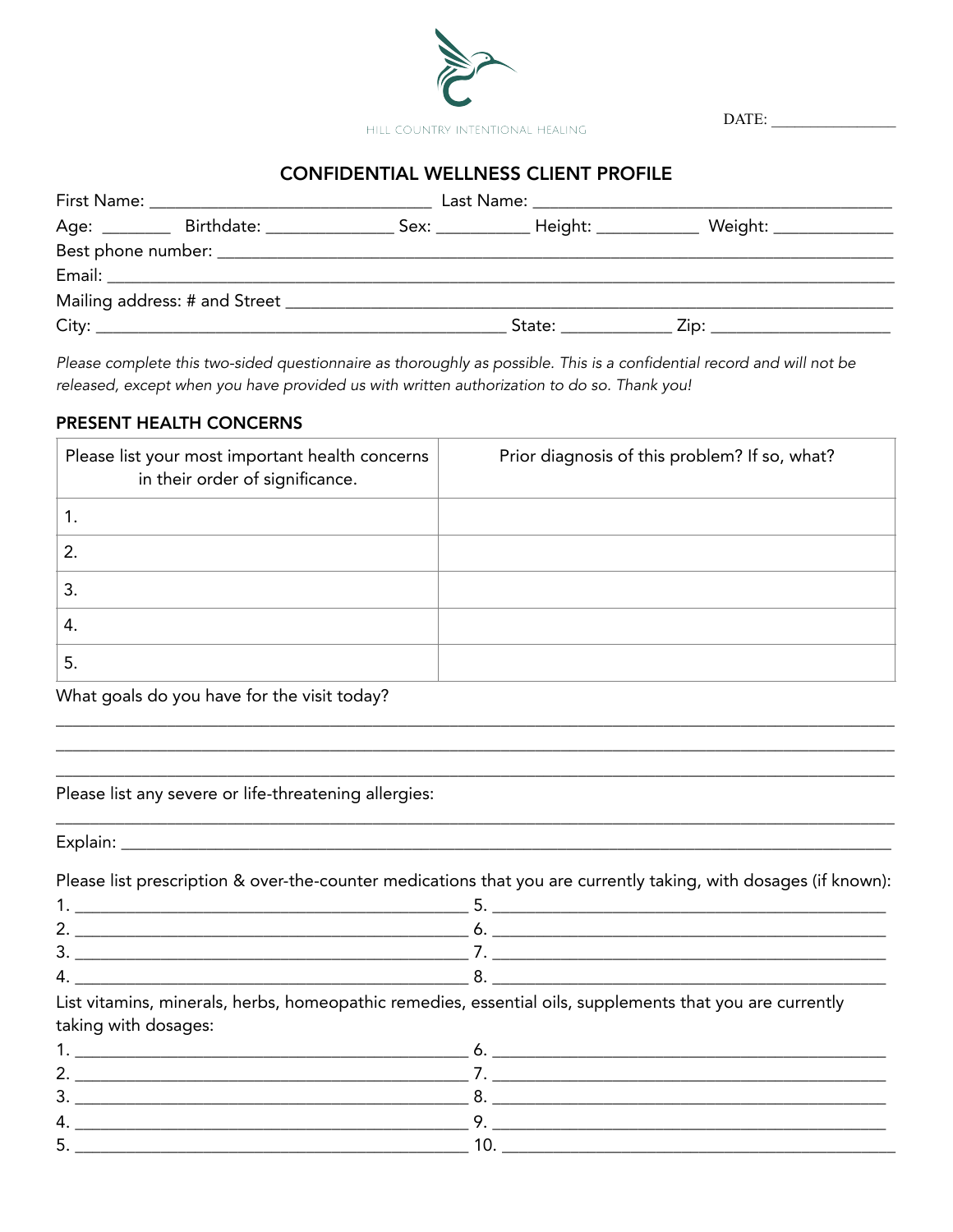# **Hill Country Intentional Healing**

Name: \_\_\_\_\_\_\_\_\_\_\_\_\_\_\_\_\_\_\_\_\_\_\_\_\_\_\_\_\_\_\_\_\_\_\_\_\_\_\_\_\_\_\_\_\_\_\_\_\_\_\_\_\_\_\_\_\_\_\_\_\_\_\_\_\_\_\_\_\_\_\_\_\_\_\_\_\_\_\_\_\_\_\_\_

## PERSONAL HABITS

| Please circle any of the following substances that you use regularly:                     |  |  |  |  |  |
|-------------------------------------------------------------------------------------------|--|--|--|--|--|
| Tobacco. Coffee/Black Tea/Soda. Alcohol. How often? __<br>What type?                      |  |  |  |  |  |
| Have you ever completed a detox protocol? If yes, when?                                   |  |  |  |  |  |
| Do you follow any particular diet regimens or restrictions? (GF, DF, Paleo, Vegan) Other: |  |  |  |  |  |
| If yes, please describe briefly and specify how long you have been following this diet:   |  |  |  |  |  |

| Do you practice any form of mindfulness, meditation, prayer, etc.? |  |  |            |  |  |
|--------------------------------------------------------------------|--|--|------------|--|--|
| Do you exercise regularly? Yes No If yes, what type?               |  |  |            |  |  |
| How long?                                                          |  |  | How often? |  |  |

\_\_\_\_\_\_\_\_\_\_\_\_\_\_\_\_\_\_\_\_\_\_\_\_\_\_\_\_\_\_\_\_\_\_\_\_\_\_\_\_\_\_\_\_\_\_\_\_\_\_\_\_\_\_\_\_\_\_\_\_\_\_\_\_\_\_\_\_\_\_\_\_\_\_\_\_\_\_\_\_\_\_\_\_\_\_\_\_\_\_\_\_\_\_\_\_\_\_

## PAST HISTORY

| Date of last physical exam: _________________________________Date of last blood tests: _______________________ |  |  |  |  |
|----------------------------------------------------------------------------------------------------------------|--|--|--|--|
|                                                                                                                |  |  |  |  |
|                                                                                                                |  |  |  |  |
| Other practitioners that you are working with:                                                                 |  |  |  |  |
|                                                                                                                |  |  |  |  |

\_\_\_\_\_\_\_\_\_\_\_\_\_\_\_\_\_\_\_\_\_\_\_\_\_\_\_\_\_\_\_\_\_\_\_\_\_\_\_\_\_\_\_\_\_\_\_\_\_\_\_\_\_\_\_\_\_\_\_\_\_\_\_\_\_\_\_\_\_\_\_\_\_\_\_\_\_\_\_\_\_\_\_\_\_\_\_\_\_\_\_\_\_\_\_\_\_\_

#### WOMEN'S HEALTH

| Type of birth control:                  | How Long? |
|-----------------------------------------|-----------|
| Are you still cycling? Yes No           |           |
| If yes, is it regular? Yes No           |           |
| Any symptoms? PMS. Irritability. Other: |           |
|                                         |           |

\_\_\_\_\_\_\_\_\_\_\_\_\_\_\_\_\_\_\_\_\_\_\_\_\_\_\_\_\_\_\_\_\_\_\_\_\_\_\_\_\_\_\_\_\_\_\_\_\_\_\_\_\_\_\_\_\_\_\_\_\_\_\_\_\_\_\_\_\_\_\_\_\_\_\_\_\_\_\_\_\_\_\_\_\_\_\_\_\_\_ \_\_\_\_\_\_\_\_\_\_\_\_\_\_\_\_\_\_\_\_\_\_\_\_\_\_\_\_\_\_\_\_\_\_\_\_\_\_\_\_\_\_\_\_\_\_\_\_\_\_\_\_\_\_\_\_\_\_\_\_\_\_\_\_\_\_\_\_\_\_\_\_\_\_\_\_\_\_\_\_\_\_\_\_\_\_\_\_\_\_

| If no, when was your last period? |  |                                              |
|-----------------------------------|--|----------------------------------------------|
| Uterine Oblation: Yes No          |  | Hysterectomy: Yes No If yes: Full or Partial |

# SOCIAL HISTORY

| Please circle those that apply: Single Married Significant Other |  |  |
|------------------------------------------------------------------|--|--|
| Do you have any children? Yes No                                 |  |  |
| Please list their age(s): $\overline{\phantom{a}}$               |  |  |

\_\_\_\_\_\_\_\_\_\_\_\_\_\_\_\_\_\_\_\_\_\_\_\_\_\_\_\_\_\_\_\_\_\_\_\_\_\_\_\_\_\_\_\_\_\_\_\_\_\_\_\_\_\_\_\_\_\_\_\_\_\_\_\_\_\_\_\_\_\_\_\_\_\_\_\_\_\_\_\_\_\_\_\_\_\_\_\_\_\_ \_\_\_\_\_\_\_\_\_\_\_\_\_\_\_\_\_\_\_\_\_\_\_\_\_\_\_\_\_\_\_\_\_\_\_\_\_\_\_\_\_\_\_\_\_\_\_\_\_\_\_\_\_\_\_\_\_\_\_\_\_\_\_\_\_\_\_\_\_\_\_\_\_\_\_\_\_\_\_\_\_\_\_\_\_\_\_\_\_\_